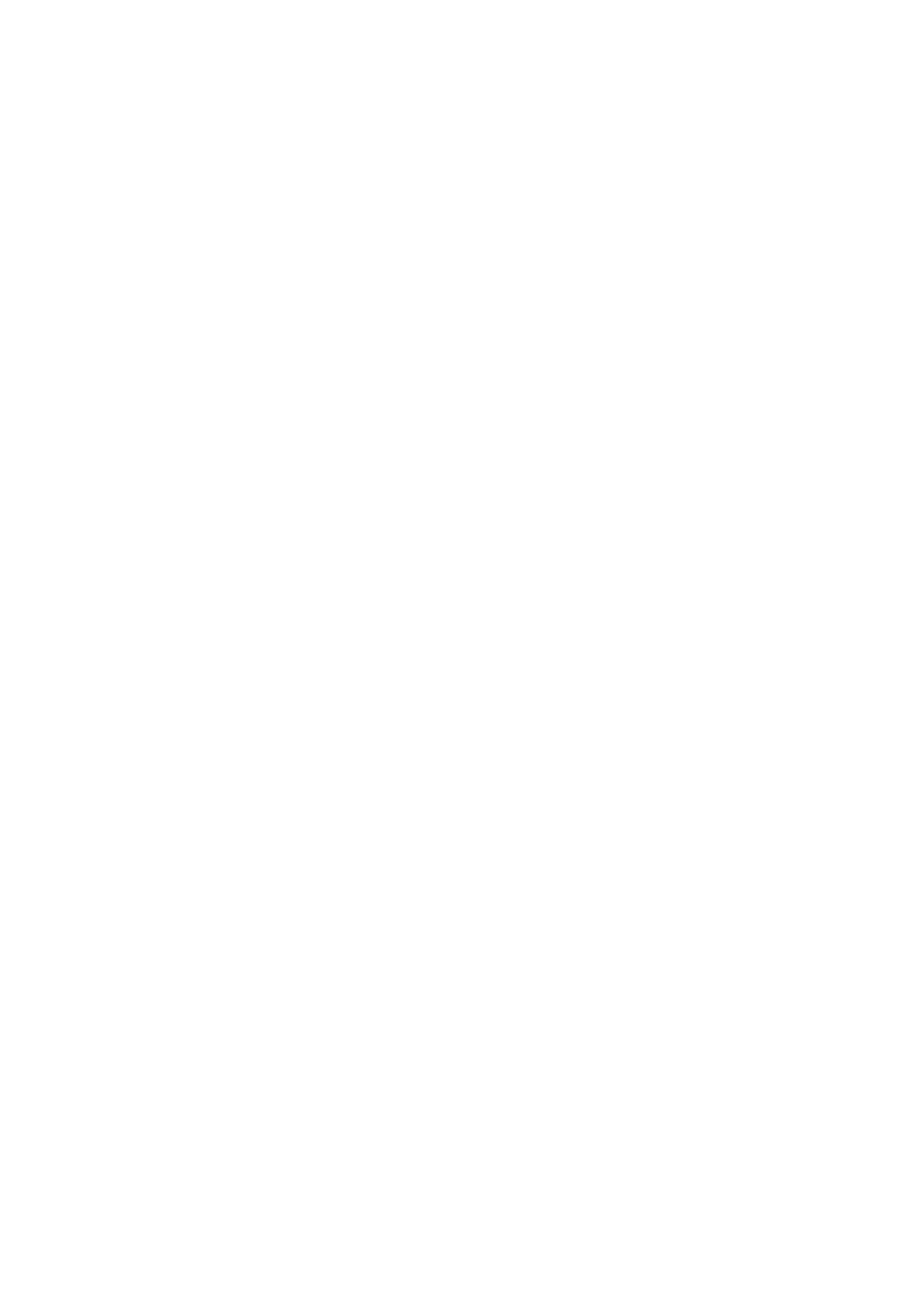Introduced by the Hon R L Brown, MLC First print



New South Wales

# **National Park Estate (South-Western Cypress Reservations) Amendment Bill 2012**

## **Contents**

|            |                                                                                           | Page |
|------------|-------------------------------------------------------------------------------------------|------|
|            | Name of Act                                                                               |      |
|            | 2 Commencement                                                                            |      |
| Schedule 1 | Amendment of National Park Estate (South-Western<br>Cypress Reservations) Act 2010 No 112 | 3    |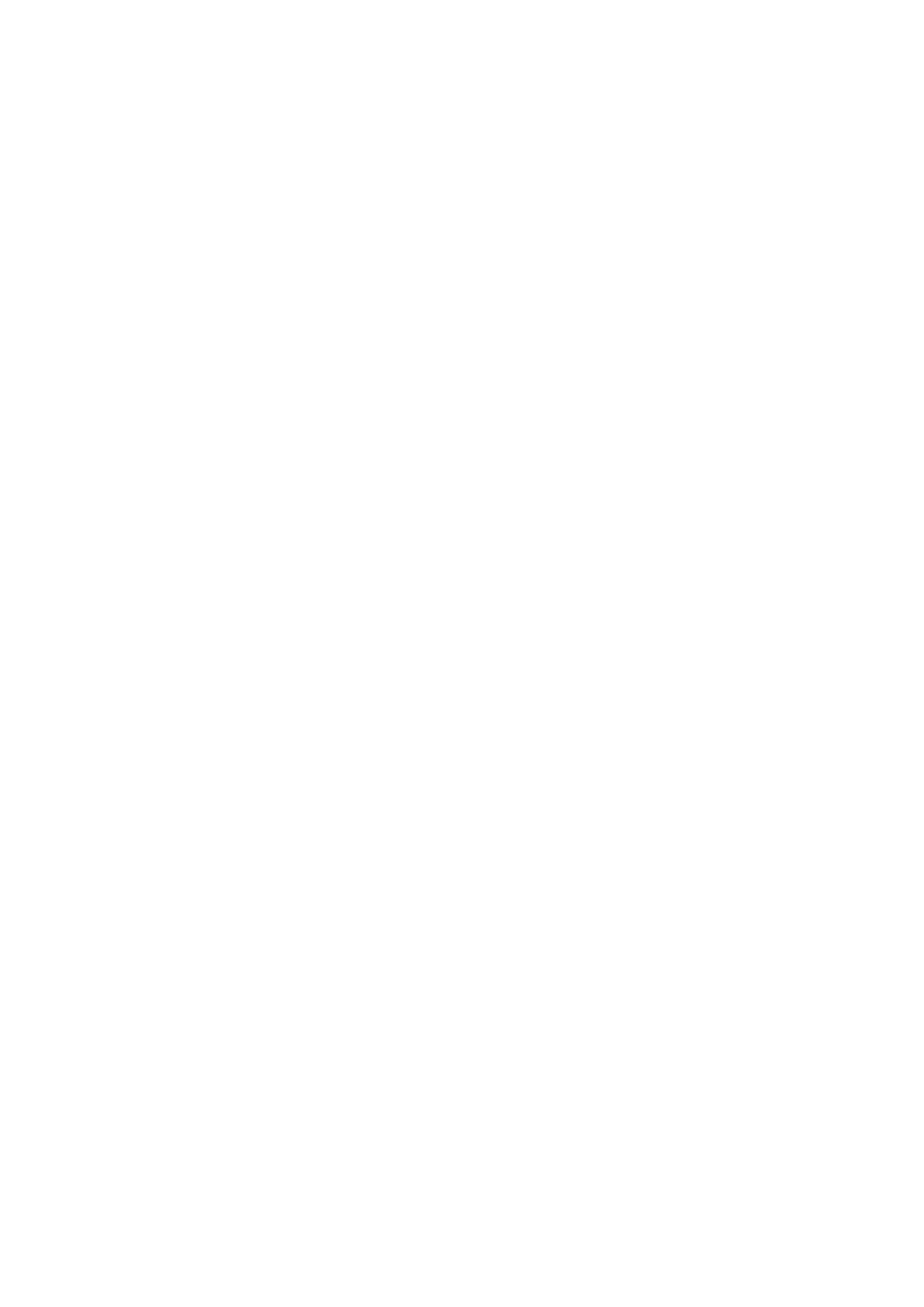

New South Wales

# **National Park Estate (South-Western Cypress Reservations) Amendment Bill 2012**

No , 2012

### **A Bill for**

An Act to amend the *National Park Estate (South-Western Cypress Reservations) Act 2010* to revoke the reservation of certain land as part of the Meroo National Park.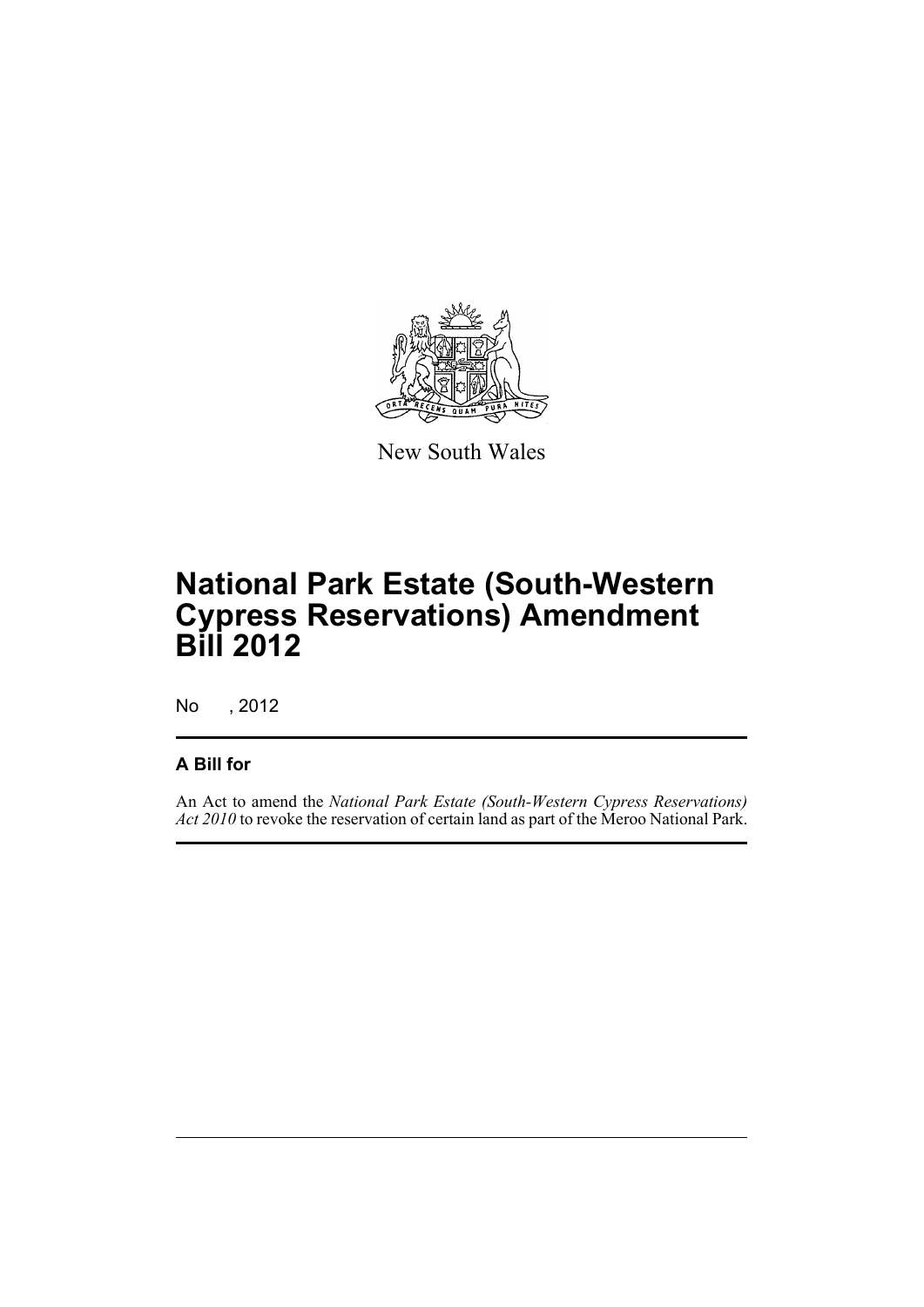<span id="page-5-1"></span><span id="page-5-0"></span>

| The Legislature of New South Wales enacts:                                                       | 1             |
|--------------------------------------------------------------------------------------------------|---------------|
| Name of Act                                                                                      | $\mathcal{P}$ |
| This Act is the National Park Estate (South-Western Cypress<br>Reservations) Amendment Act 2012. | 3<br>4        |
| Commencement                                                                                     | 5             |
| This Act commences on the date of assent to this Act.                                            |               |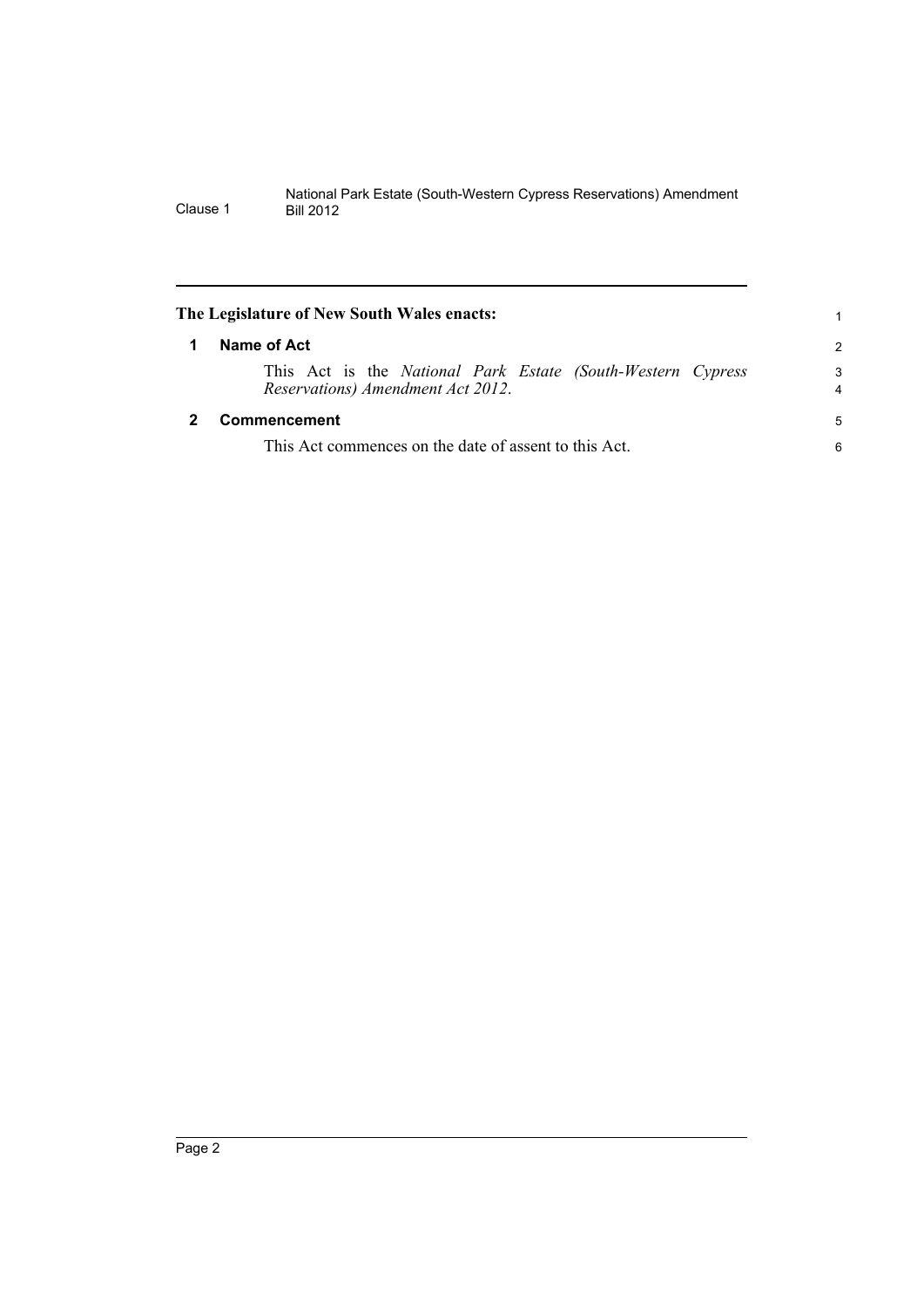National Park Estate (South-Western Cypress Reservations) Amendment Bill 2012

Amendment of National Park Estate (South-Western Cypress Reservations) Act 2010 No 112 Schedule 1

#### <span id="page-6-0"></span>**Schedule 1 Amendment of National Park Estate (South-Western Cypress Reservations) Act 2010 No 112**

#### **[1] Section 11A**

Insert after section 11:

#### **11A Revocation of part of Meroo National Park**

(1) The reservation under the *National Parks and Wildlife Act 1974* as national park of the following land that is part of Meroo National Park is revoked on the commencement of the *National Park Estate (South-Western Cypress Reservations) Amendment Act 2012*:

An area of about 85 hectares, in the local government area of Shoalhaven City, Parish of Termeil, County of St Vincent, being the beds of Meroo Lake and Reedy Creek bounded by Meroo National Park (as it was constituted immediately before 1 January 2011) and the northern boundary of Lot 3, DP629548, and being the land referred to in clause 6 of Schedule 4.

- (2) On the revocation of the reservation as national park of the land described in subsection (1), that land vests in the Crown for an estate in fee simple subject to the *Crown Lands Act 1989*, freed and discharged from:
	- (a) all trusts, obligations, estates, interests, rights of way or other easements, and
	- (b) any dedication, reservation, Crown grant or vesting to which the land was subject, and any such dedication, reservation, grant or vesting is revoked.

1 2 3

4 5